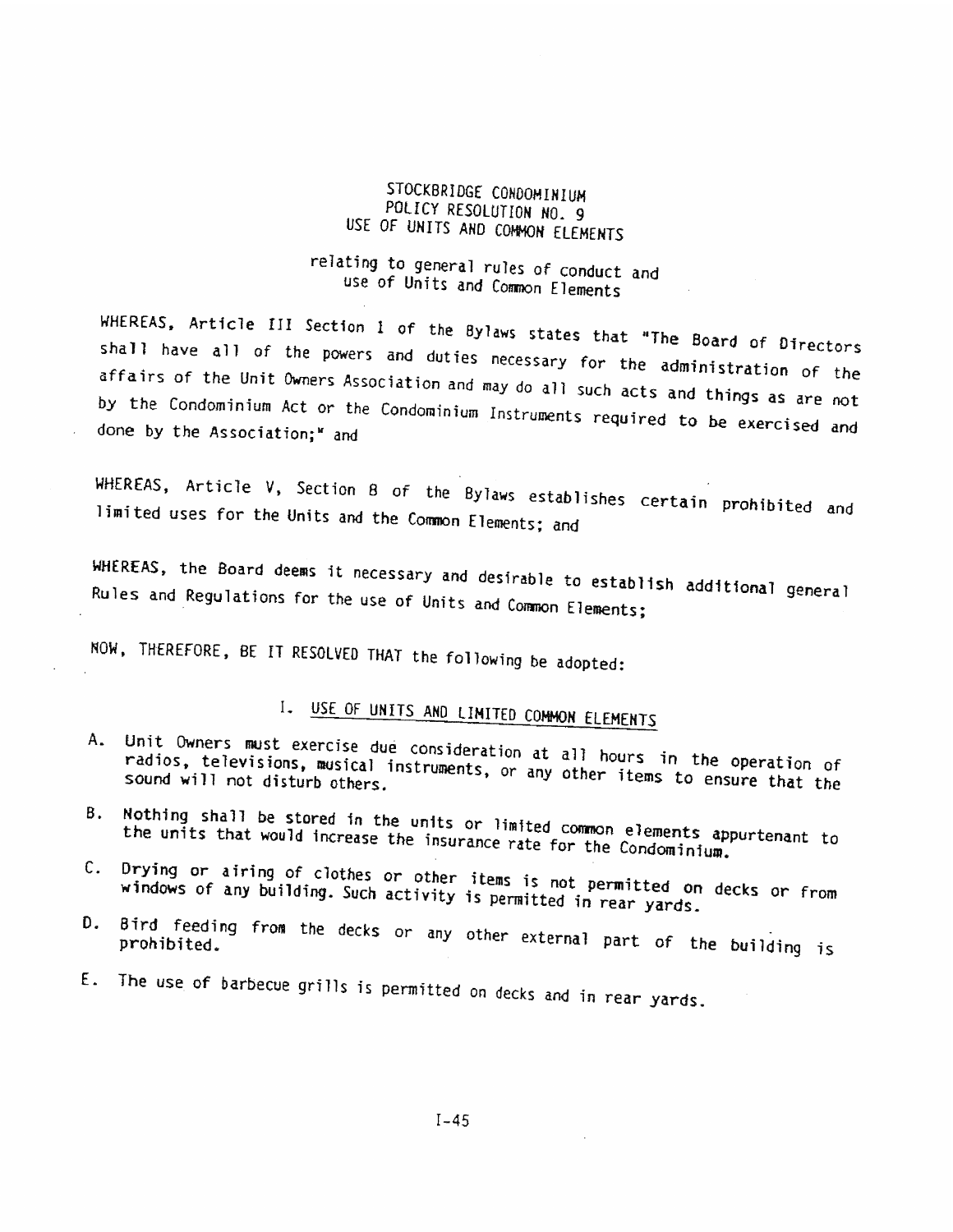F, Draperies, curtains, or venetian blinds must be installed at all windows wthjn the unit and drapery linings or window treatments visible from the exterior of permitted with the written the unit must be white, beige or off-white in color. Other colors may be<br>permitted with the written approval of the Covenante Cousting colors may be Directors, as appropriate. New permitted with the written approval of the Covenants Committee or Board of<br>Directors, as appropriate. New residents may install temporary window treatments<br>for a maximum period of sixty (60) days. Newspapers and aluminum f permitted as temporary window treatments. for a maximum period of sixty (60) days. Newspapers and aluminum foil are not F. Draperies, curtains, or venetian blinds must be installed at all windows within<br>the unit and drapery limings or window treatments visible frall windows within<br>the unit must be white point of the coverants visible frall

p.m. on the evening prior Trash may be placed at curbside in front of each building no earlier than 7:00 sturdy plastic bags p.m. on the evening prior to scheduled pick-up days. Trash must be placed in<br>sturdy plastic bags which are securely tied or in plastic or metal trash<br>containers.

- G. No trash may be stored on the decks or any of the exterior common areas.
- H. Residents who are moving in or out of the community must do so between the hours<br>of 9:00 a.m. and 9:00 p.m. of 9:00 a.m. and 9:00 p.m.
- I. In-home businesses which are permitted by and conform to all applicable laws of Prince William County approval of the Prince William County are permitted by the Association with the prior written<br>approval of the Board of Directors, subject to conformance with the requirements<br>below.
	- 1. Customer-oriented businesses are prohibited, with the exception of in-home<br>day care services; day care services:
	- 2. The Following requirements must be met:
		- a. The resident must file a Prince William County permit with the<br>Association (if required by County law); Association {if
		- b. No signage or advertising of any nature shall be displayed from a Unit,<br>Limited Common Element or upon Common Elements:
		- c. No exterior storage of business-related materials will be permitted;
		- d. Commercial vehicles are prohibited.
- J. Firewood may be stored on limited common element decks and in rear yards subject Common Elements. to the restrictions below. Firewood may not be stored on any other portion of the
	- 1. Because of the threat of pest problems, firewood may only be stored on the decks and in rear yards from October 1st through April 1st.
	- 2. The shall The amount of firewood stored on the decks and in rear yards at any one time<br>shall not exceed one-half cord. A half cord, when stacked, will measure 4<br>feet in length, 4 feet in width, and 4 feet in height.
- 3. Firewood shall be stacked in <sup>a</sup> neat and orderly manner and shall not be stored so that it blocks access to any door or limited common area<br>stored so that it blocks access to any door or limited common area<br>throughway. Firewood shall not be stacked higher than the deck railing. throughway. Firewood shall not be stacked higher than the deck railing. J. Firewood may be stored on limited common element decks and in rear yards subject<br>to the restrictions below. Firewood may not be stored on any other portion of the<br>Common Elements.<br>1. Because of the threat of pest proble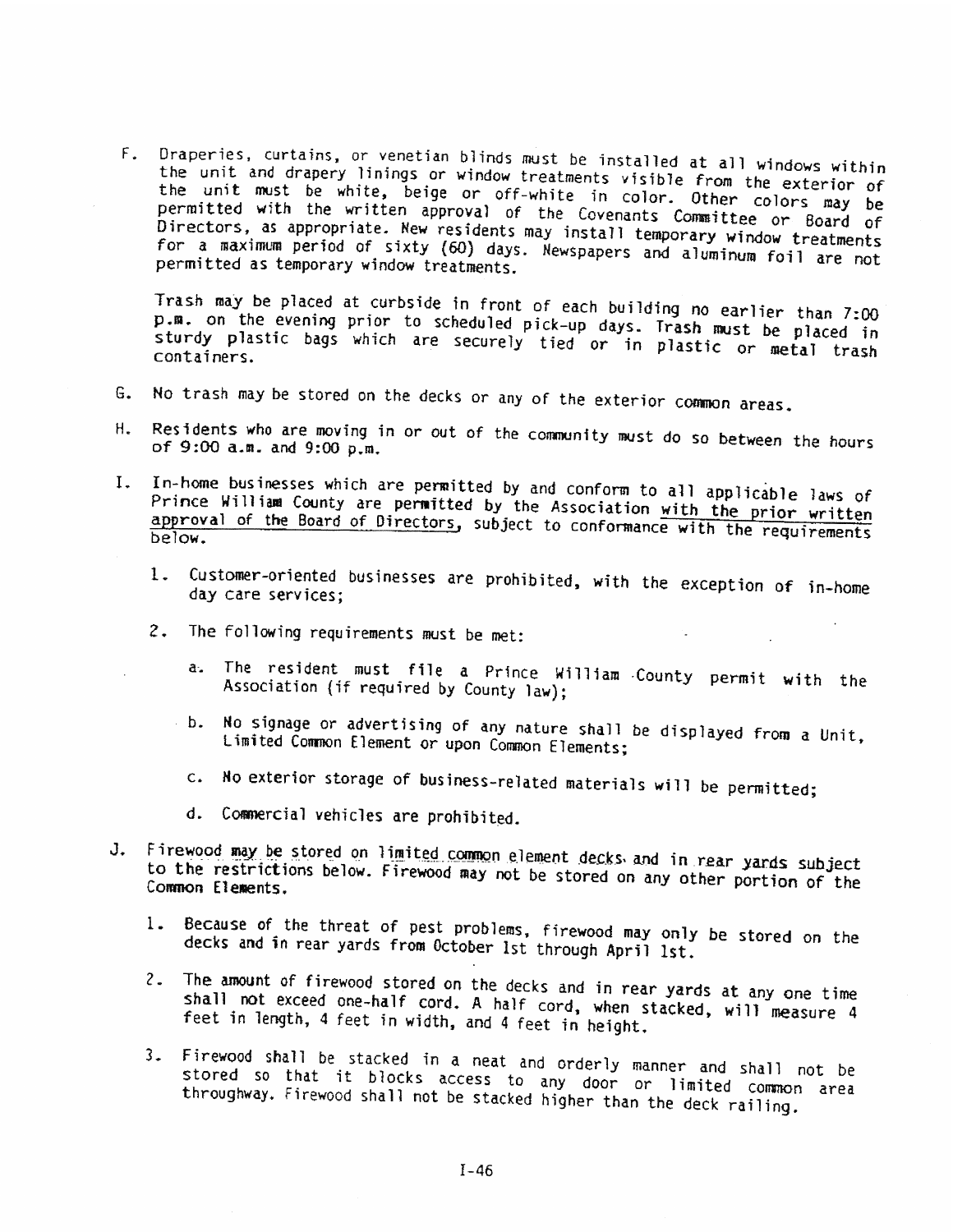- 4. Firewood delivered to <sup>a</sup> resident may on'Jy be deposited in an area of the parking lot that will parking lot that will not interfere with the ingress, egress, or mobility of<br>any vehicle. Under no circumstances may any firewood be deposited on the any venicle. Under no circumstances may any firewood be deposited on the<br>common element grounds or walkways. All firewood must be promptly moved to<br>the appropriate area of storage. the appropriate area of storage.
- 5. Each resident that have been Each resident is responsible for cleaning and sweeping common element areas<br>that have been littered due to the deIivery and transportation of their<br>firewood.
- 6. Owners who have wooden decks must stack wood on a metal firewood rack. Under deck, no circumstances should wood be stored directly on the wooden surface of a

#### II. OCCUPANCY

All Unit Owners are obligated to provide the Association with the following information on forms which will be distributed by the Association.

- A. The name, address and home and business telephone number of each occupant and<br>similar data on persons to be notified in emergencies.. similar data on persons to be notified in emergencies..
- B. The current license number and general description of each vehicle which will be kept on the Common Elements. kept on the Common Elements.
- C. The name and description of each dog or cat to be maintained in a unit.

#### III. SOLICITATtONS

All door-to-door commercial solicitation is prohibited, Placing of materials under or on Unit Doors is strictly prohibited unless express written permission is granted by the Board. Violations should be reported at once to the Association.

#### IV. TRANSFERS AND LEASES

Unit Owners may transfer or lease their Units subject to the following requirements:

- A. All leases must be for a minimum period of six (6) months. Any sale or lease of<br>any Unit must conform fully to anglicable Prince William C. Any sale or lease of any Unit must conform fully to applicable Prince William County or state laws and<br>ordinances. ordinances.
- B. All leases shall provide that the right of the lessee to use and occupy the Unit shall leases shall provide that the right of the lessee to use and occupy the Unit<br>1 be subject and subordinate in all respects to the provisions of the Declar-<br>n, Bylaws and the Rules and Regulations.
- C. <sup>A</sup> Unit Owner who leases his Unit shall, promptly following the execution of any days prior such lease, forward a conformed copy thereto to the Association at least ten (10) such lease, forward a conformed copy thereto to the Association at least ten (10)<br>days prior to occupancy by the Lessee. The Association must be notified of any<br>continuation, extension, renewal or termination of the lease (15) days prior there extension, renewal or termination of the lease at least fifteen 1. Firewood delivered to a resident may only be elegated in an oraz of thus continued the point of the street of the street of the street of the street of the street of the street of the street of the street of the street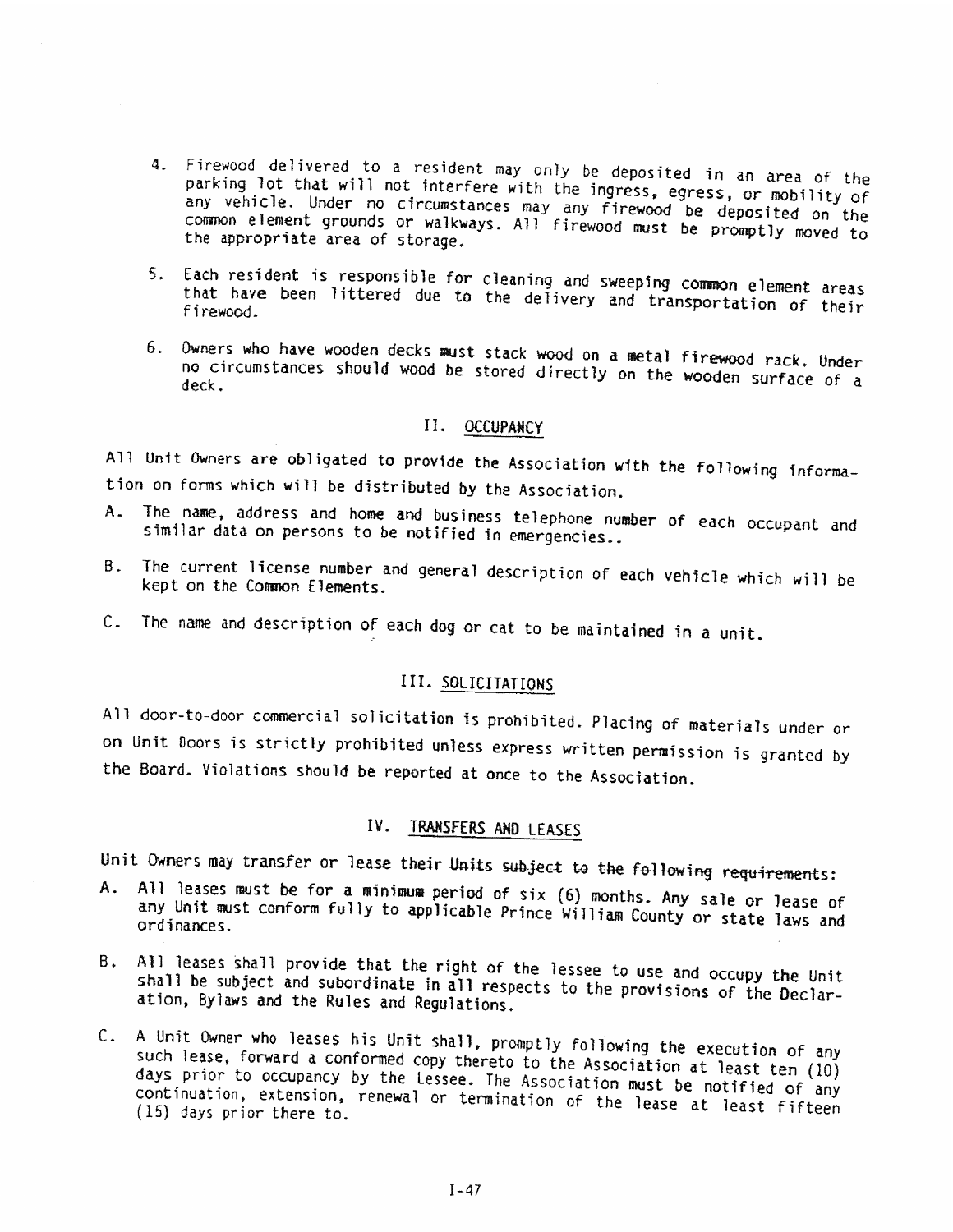- 0. AR absentee owners are required to promptly notify the Association of their new address and phone number.
- E. The lease Board form of D. All absentee owners are required to promptly notify the Association of their new<br>address and phone number.<br>E. The Board of Directors shall have the right to require the use of a standard<br>lease form or an addendum.

## V. USE OF COMMON AREAS

A. The intended. walkways ys and other Common Elements shall be used only for the purposes<br>These areas shall not be used for playing on laiters, which prohibited to dispose areas used shall I not be used for playing or loitering. It is<br>cigarettes, cigars, tobacco ashes, and matches or promibited to dispose used cigarettes, cigars, tobacco ashes, and matches or<br>other debris on any part of the Common Elements, Storage is probibited as the Common Elements except for Limited Common Element areas and in accordance with<br>rules and regulations adopted by the Board of Directors, Bodest : the Common Elements. Storage is prohibited on the rules and regulations adopted by the Board of Birectors. Pedestrian and vehicular<br>ways shall not be obstructed. ways shall not be obstructed. A. The walkways and other Common [laments aked] is used only for the purposes<br>probablical These areas shall not be used only for the purposes<br>probablical to dispose used cigarettes, eigars, pobaring are obtiering. It is<br>cl